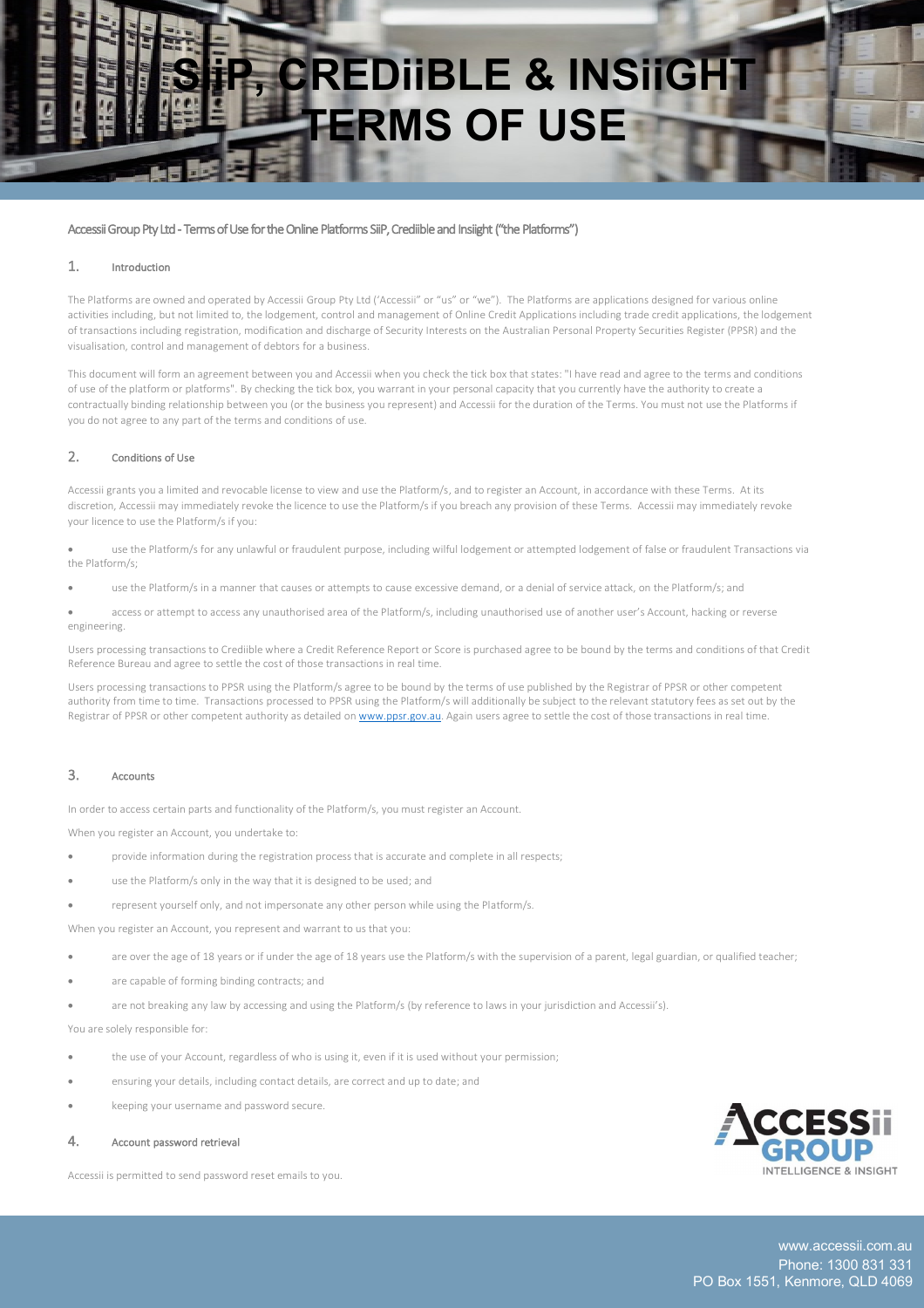# **CREDIIBLE & INSIIGHT TERMS OF USE**

# 5. User categories

the Platform/s have the following categories of user:

- Standard User
- Administrative User; and
- Affiliate.

Additional terms apply to Affiliate level users.

#### 6. User responsibility

Accessii's provision of the Platform/s does not constitute advice by Accessii, including legal advice, financial advice or advice of any kind as to:

- the interpretation of Credit Reference Bureau Reports
- the existence or validity of Credit Applicants
- the Personal Property Securities Act or Register:
- the meaning, interpretation and operation of the PPSA; or
- the commercial efficacy, sufficiency, validity, invalidity, effectiveness, perfection, registration or modification of any Security Interest or any related document or state of affairs.

Any Content provided by Accessii on the Platform/s is for informational purposes only, and is to be used or relied on at your own risk. Accessii makes no warranty or representations as to the accuracy of the Content on the Platform/s. Accessii is not responsible for the nature and content of any Transaction you lodge on the Platform/s. You acknowledge that it is your responsibility to ensure the accuracy and validity of any Transaction lodged on the Platform/s. Accessii strongly recommends obtaining independent professional advice in relation to any proposed Transaction or Security Interest.

# 7. Transactions

Accessii may decline to put into effect any Transaction submitted by you. If Accessii does so, we will notify you either at the time the Transaction is submitted, or as soon as practicable after that time.

Any automated confirmation receipt issued by Accessii or the Platform/s does not constitute our acceptance of a Transaction. You acknowledge that you may only rely upon Official Notices issued directly by PPSR in relation to any Security Interest or as confirmation of the success of any Transaction.

If Accessii declines a Transaction after a payment for the Transaction has been processed, Accessii will refund the payment in full, less any costs incurred by Accessii in connection with the Transaction (for example, an Official Fee already paid or incurred by us in relation to the Transaction will not be refunded).

If you submit a Transaction based on erroneous information, or where a change by Accessii affects the Transaction or payment, Accessii may, at its absolute discretion, cancel the Transaction and refund any payment made in respect of it.

You acknowledge and agree that once a Transaction has been submitted to the PPSR for processing, the Transaction cannot be reversed or cancelled.

#### 8. Payments

From time to time, Accessii will publish price lists for services provided via the Platform/s. Accessii may amend the price list at any time without prior notice. Revised prices will apply to any Transaction submitted after publication of the revised price list on the Platform/s.

Continuing to use the Platform/s or clicking the button to submit a Transaction will constitute your irrevocable acceptance of and agreement to pay the price agreed. All prices are published on the Platform/s and are shown in Australian dollars and may be exclusive of GST and any Official or Statutory Fee.

You must pay all fees charged on the Platform/s, as required, on demand, in full and without set-off. PPSR transactions may additionally be subject to the relevant statutory fees as set out by the Registrar of PPSR or other competent authority as detailed on www.ppsr.gov.au. These must also be paid on demand without set off.

Accessii may offer deferred payment options in relation to your use of the Platform/s. Any such offer is subject to approval at our sole discretion and may be subject to such additional Terms and Conditions of Credit which are available on any and all of the Platforms.

Accessii may withdraw, limit or suspend any deferred payment option by notice to you, or without notice if you breach any condition of the deferred payment option. Accessii may withdraw access to the Platform/s until payments are made. In the circumstances that payments remain outstanding for a period in access of 90 days, Accessii reserves the right to discharge all registrations on PPSR related to the user.

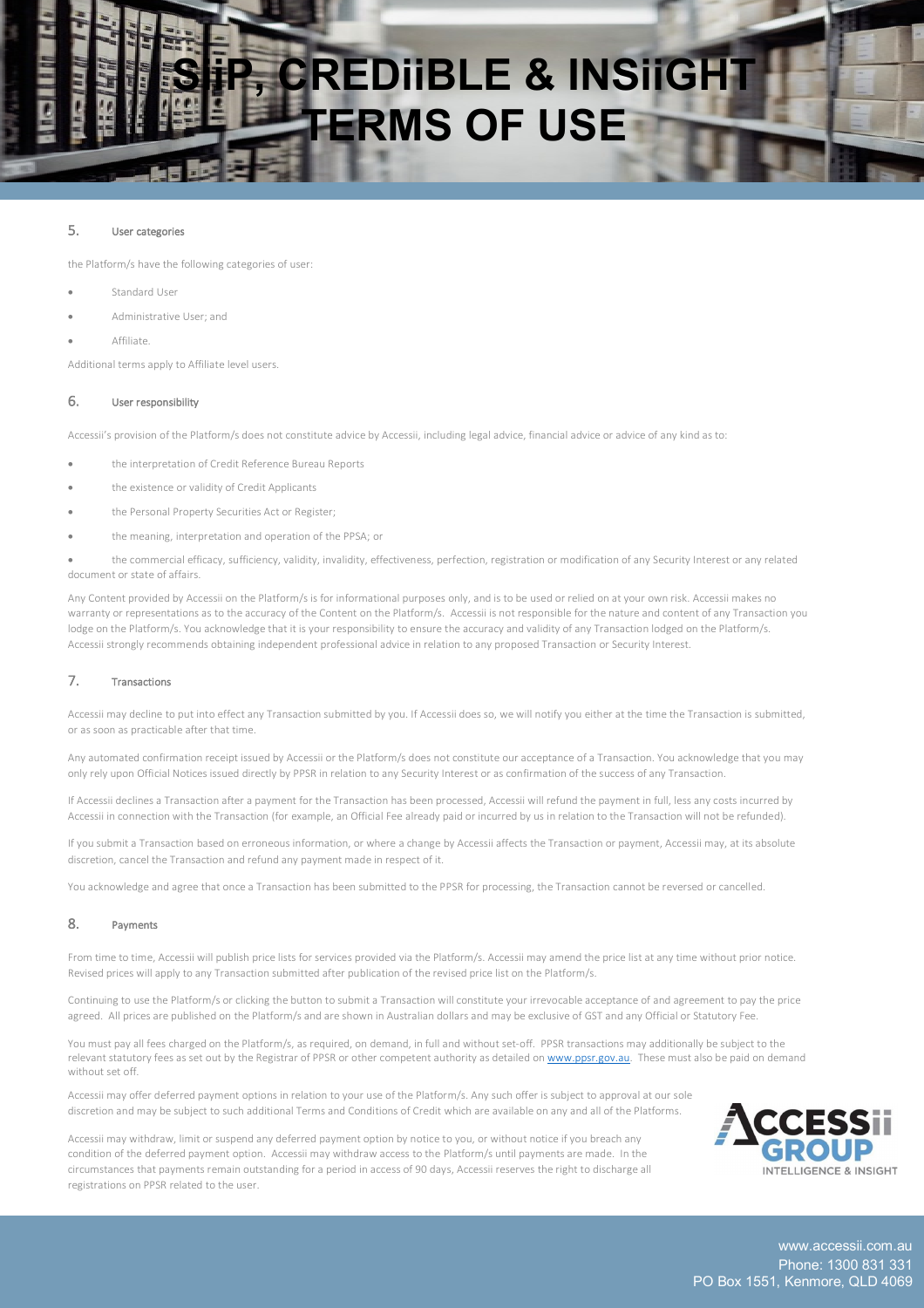

Any Official PPSR or Credit Reference Agency Fee paid in relation to any Transaction will not be refunded unless:

- Accessii receives a refund of the Fee; or
- the payment of the Official Fee was the result of an error or omission caused by Accessii or the operation of the Platform/s and all information supplied by you in relation to the Transaction was complete and accurate.

Unless stated otherwise on the Platform/s, and insofar as permissible under laws, there are no refunds.

# 9. Commissions paid to Affiliates

Where you have been referred to Accessii by an Affiliate, you acknowledge that the Accessii may pay a commission to the Affiliate in relation to Transactions lodged by you on the Platform/s.

#### 10. User Content

In respect of User Content, you warrant that it is not:

- uploaded in breach of the Intellectual Property Rights of any third party;
- uploaded in breach of any law under the *Privacy Act* 1988 (Cth);
- affected by any computer virus or malicious code;
- connected with "spam" or the process of "spamming"; or
- in breach of any other clause of the Terms;

#### 11. Accessii not responsible for User Content

Accessii makes no warranties as to the accuracy of any User Content, and will accept no liability for errors or omissions in general.

#### 12. Licence of User Content and Accessii powers

By posting or uploading User Content, you grant a non-exclusive irrevocable licence to Accessii to deal with the User Content:

- where the User Content is medical or personal information in accordance with our Privacy Policy; or
- in any other case for any purpose.

Accessii reserves the right, at its absolute discretion, to remove, amend, edit or in any other way change any User Content, or to ask you to do so. You agree to comply with any lawful request we may make in relation to User Content.

# 13. Privacy and Data Retention

Accessii may collect and store Data in accordance with its Privacy Policy. Accessii's Privacy Policy explains:

- how Accessii collects and stores Personal Information; and
- under what conditions Accessii shares such information.

You acknowledge and accept the terms and conditions of the Privacy Policy which is available on any and all of the Platforms.

Accessii reserves the right to share or disclose your Data in order to operate and maintain the Platform/s and comply with any relevant laws.

#### 14. Third Party Websites and Advertising

The Platform/s may contain hyperlinks, images, banners, information and advertising from Third Parties. You consent to receiving this information as part of your use of the Platform/s.

Accessii is not responsible for any information transmitted by Third Parties nor is Accessii responsible for the accuracy of any advertisements.



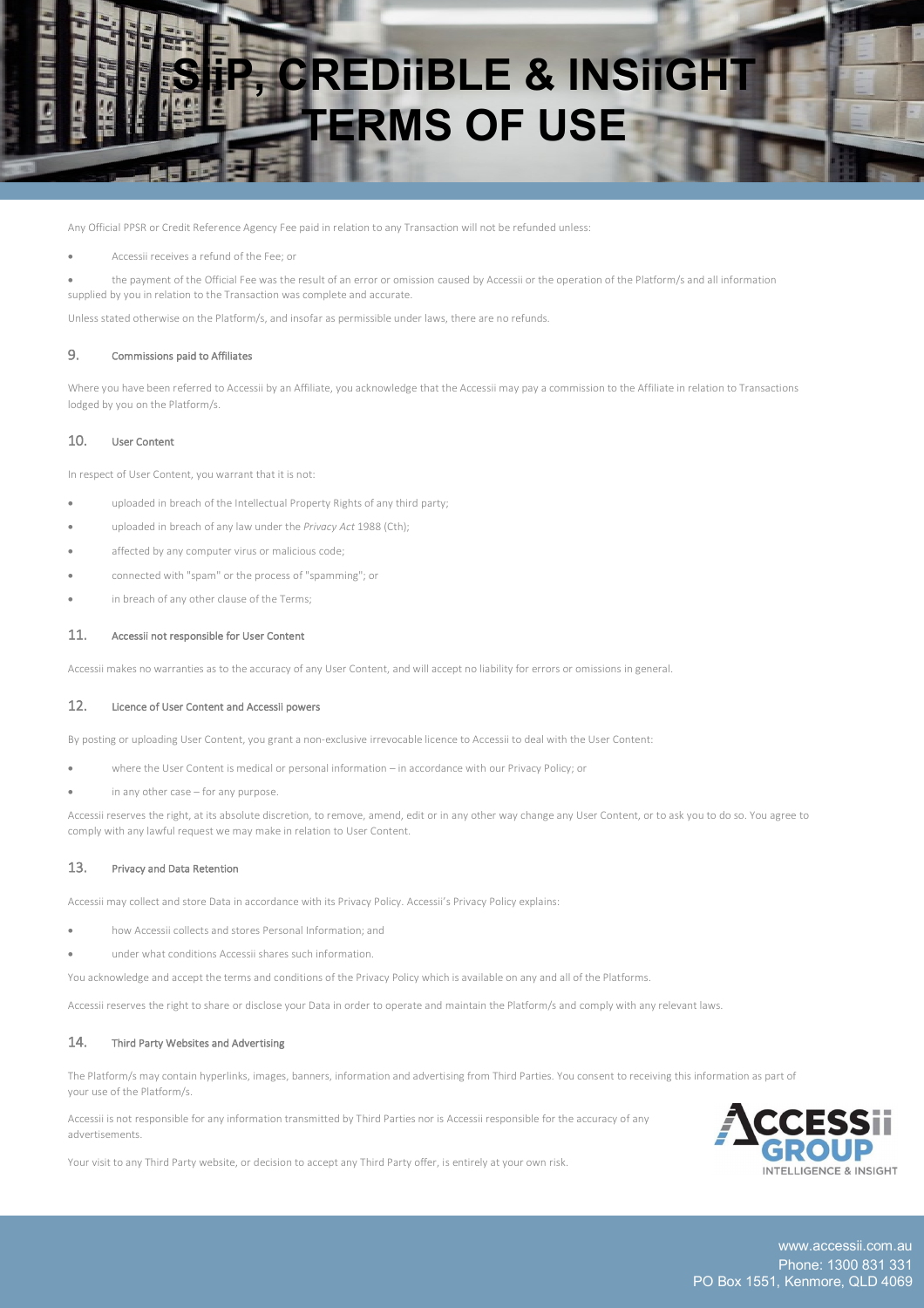

#### 15. Features, Functionality and Access to the Platform/s

Accessii reserves the right to do any of the following, at its absolute discretion, without notice:

add, modify or remove features or functionality of the Platform/s;

• temporarily suspend access to the Platform/s for the performance of scheduled and unscheduled maintenance, upgrade, error correction or for security reasons;

User agrees and acknowledges that there may be technical or administrative errors in the information on the Platform/s including, but not limited to, errors with respect to product description, pricing and availability.

#### 16. Intellectual Property Rights

All title, ownership rights and Intellectual Property Rights, including copyright, in the Platform/s is owned or used under licence by Accessii.

You may make whatever copies of the Platform/s are necessary for ordinary browsing. Otherwise, without the express written permission of Accessii, you must not:

- replicate all or part of the Platform/s in any way, including for private and domestic use;
- incorporate all or part of the Platform/s in any other webpage, site, application or other digital or non-digital format; or
- reverse engineer, or attempt to reverse engineer, all or any part of the Platform/s.
- copy, alter, use or otherwise deal in Accessii's trade marks or other intellectual property without the prior written consent of Accessii.

# 17. Complaints about the Platform/s

If you have a complaint in connection with the Platform/s for which you consider that Accessii is liable, you must report it in writing to Accessii within 10 days of the circumstances giving rise to the complaint first occurring. Accessii may or may not, at its sole discretion, investigate your complaint, depending on the nature of the complaint.

If you are not satisfied with Accessii's action in relation to a complaint, you must formally notify Accessii of your complaint with a written notice which includes, or is accompanied by, full and detailed particulars of the complaint.

Within 10 days after such a notice is given, a representative of Accessii will respond to your Complaint Notice in writing.

In accordance with this clause, and to the fullest extent available under the law, you agree not to bring any court or tribunal proceedings against Accessii in respect of any complaint unless you comply with the requirements of this clause (but subject always to any rights you may have under the *Competition and Consumer Act* 2010 (Cth) or any equivalent legislation).

#### 18. Exclusion of express warranties

Your use of the Platform/s is at your own risk. Accessii makes no warranties or guarantees, implied or express:

- that the Platform/s will be accessible at all times, uninterrupted or error free;
- that the Platform/s is without bugs or viruses:
- that the Platform/s is immune to unauthorised access or security breach;
- in respect of the retention of, or continued accessibility of, any Data:
- that the Platform/s will be capable of lodgement of any particular intended Transaction; or

• that any Transaction lodged via the Platform/s will be legally valid and enforceable or otherwise constitute an effective Security Interest for the purposes of the PPSA.

Users are responsible for ensuring that they are competent in the use of the Platform/s having familiarised themselves with user guides and other literature published from time to time.

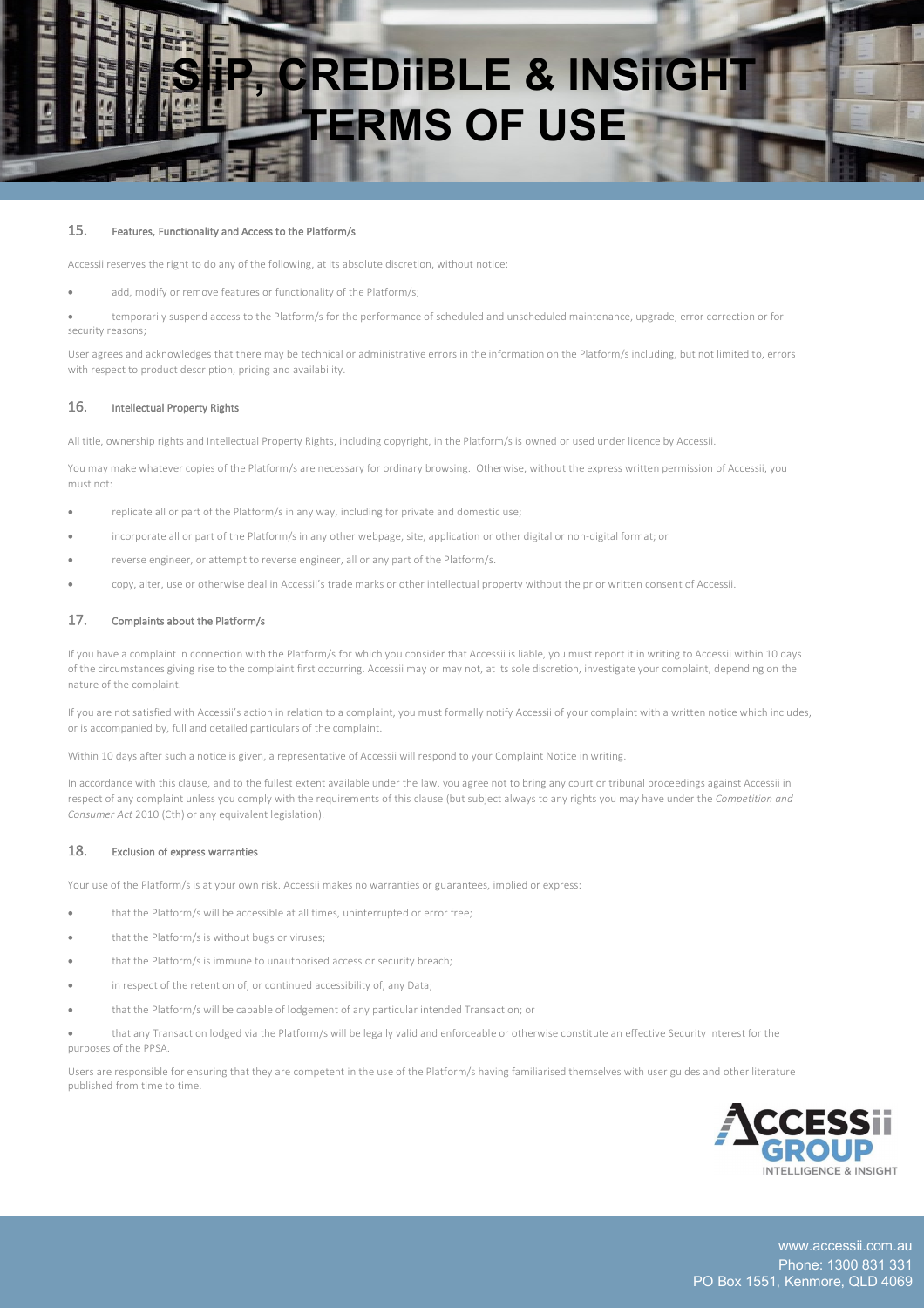

#### 19. Limitation of liability

#### 19.1 Implied Conditions

Accessii excludes all implied guarantees, conditions and warranties from the Terms and the Platform/s, except any Non Excludable Condition.

#### 19.2 Limitation of Liability

Accessii excludes all other liability to User for any Costs, including Consequential Loss, suffered or incurred directly or indirectly by you in connection with the Terms or the Platform/s, including in connection with any Transaction or Security Interest.

#### 19.3 Non Excludable Condition

Where a Non Excludable Condition is deemed to apply, to the fullest extent possible under the law, Accessii limits its liability for any breach to:

- in the case of goods:
- o the re-supply of the goods or payment of the cost of the re-supply of the goods; or
- o the replacement or repair of the goods or payment of the cost of replacement or repair of the goods; and

- in the case of services:
- o the re-supply of the services affected by the breach; or
- o the payment of the cost of such re-supply of the services.

#### 19.4 Limitations and exclusions subject to the law

All limitations and exclusions in the Terms:

- are subject to Non Excludable Conditions to the extent of any inconsistency;
- apply to the fullest extent permissible by the law; and
- apply however the excluded, limited, or indemnified Costs are caused, whether they arise in contract, tort (including by Accessii's negligence), or under statute.

# 20. Indemnity

#### 20.1 General

You indemnify the Indemnified against all Costs suffered or incurred by the Indemnified, however caused, arising wholly or partially, directly or indirectly, in connection with the Terms or your use of the Platform/s, including any Costs arising directly or indirectly from:

- your breach of the Terms;
- you or any authorised user's infringement of any third party Intellectual Property Rights while using the Platform/s;

• any error or mistake made by you in using the Platform/s, whether or not caused by your reliance upon incorrect or inaccurate information in respect of any Transaction or Security Interest;

- any harm to, claim or action by a third party arising directly or indirectly from your use of the Platform/s;
- any personal injury, death or damage to property arising directly or indirectly out of your conduct;
- any negligent or unlawful act or omission by you in connection with the Platform/s or any Transaction or Security Interest;
- the Accessii's or a third party's reliance on a misleading representation made by you;
- a contract in force between you and a third party connected with the Platform/s or any Transaction or Security Interest;

# 20.2 Conditions of indemnity

The Indemnities in the Terms are subject to Non Excludable Conditions to the extent of any inconsistency, and apply to the fullest extent permissible by law.

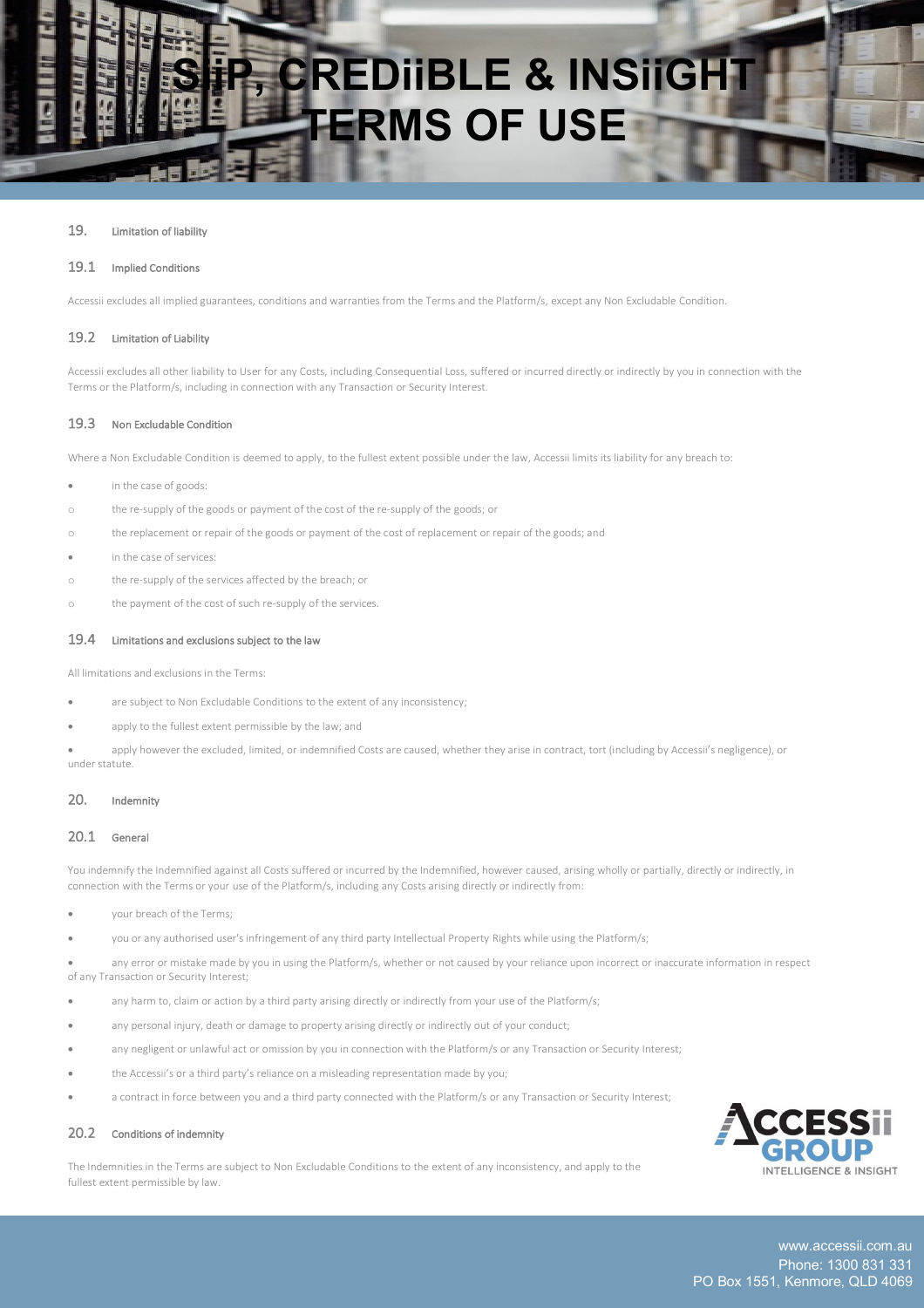

The Indemnified may make a claim under indemnities in the Terms in relation to a Cost before having incurred the Cost, or before making a payment in relation to the Cost.

The indemnities in the Terms are in addition to any damages for breach of contract to which Accessii may be entitled. Nothing in the indemnities in the Terms will be construed so as to prevent Accessii from claiming damages in relation to your breach of any term of the Terms.

# 21. Termination

Accessii may end or alter the agreement if:-

- it loses access to data provided by a specific Credit Reference Bureau
- it loses access to PPSR
- the user breaches its payment obligations
- the customer enters any form of insolvency or arrangement with creditors.

Users may terminate the agreement by giving 3 months written notice.

Where the Terms have been terminated you must immediately cease to use the Platform/s and delete it from your devices.

Termination of the Terms does not affect the parties' rights in respect of periods before the termination of the agreement.

After termination, Accessii will continue to have the right, but not the obligation, to monitor Posted Content on the Platform/s, to determine compliance with the Terms and any other operating rules established by Accessii.

# 22. Communications

Communications must be in writing.

We may serve any Communication on you by sending it to the email address you provide to us in connection with your Account, as updated from time to time.

You may serve any Communication on Accessii by sending it to the email address posted on our website or notified to you from time to time.

A Communication by email will be taken to have been received by the addressee 24 hours after the email was sent, unless the party sending the email knows or reasonably ought to suspect that the email was not delivered to the addressee's domain specified in the email address.

# 23. Amendment

Accessii may make minor changes to assist with fairness and accuracy of the Terms at its sole discretion - by providing you with a period of notice that Accessii determines to be reasonable. Notice of the change to the Terms will be displayed within your Account or otherwise communicated to you by email.

If you choose to unsubscribe from Accessii's mailing list, Accessii will not have the ability to notify you of changes to the Terms, and it will be your responsibility to regularly check the Terms.

By continuing to use the Platform/s after an amendment to the Terms, you agree to be bound by the Terms as amended.

#### 24. Relationship of parties

The relationship between Accessii and you under these Terms does not form a joint venture or partnership.

#### 25. Assignment and novation

You may not assign, novate or otherwise transfer any of your rights or obligations under the Terms without the prior written consent of Accessii.

Accessii may assign, novate or otherwise transfer any of its rights or obligations under any Terms to a third party without notice to you, or your prior consent. If Accessii requires, you must sign any documents to give effect to an assignment, novation or transfer by Accessii under this clause.

#### 26. Governing law

The laws of the state of Queensland govern the Terms and each party submits to the non-exclusive jurisdiction of the courts in that jurisdiction.

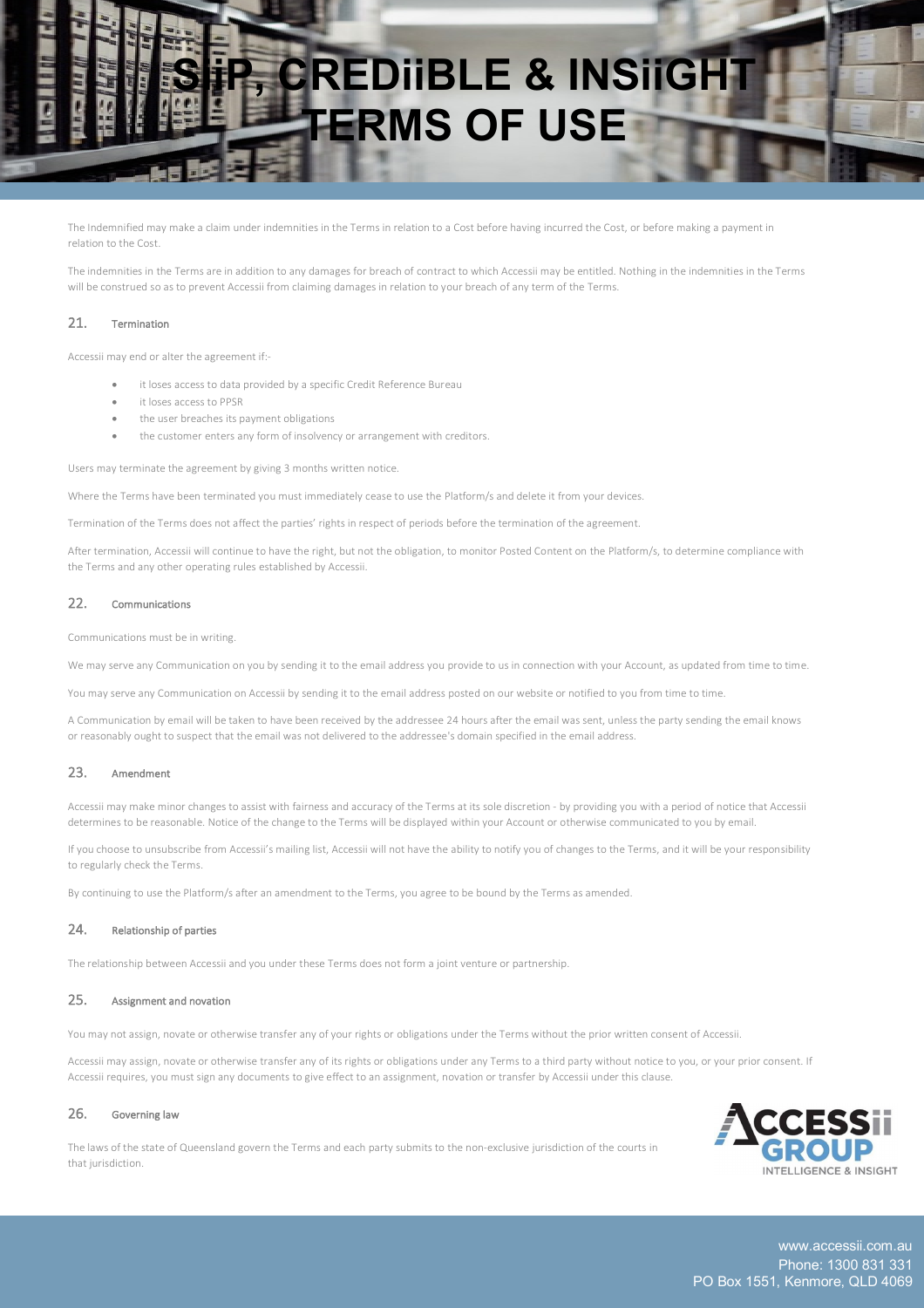

# 27. General

#### 27.1 Further assurances

The parties agree to do everything required to give full effect to the Terms.

#### 27.2 Entire agreement

The Terms and any other document incorporated by reference constitute the entire legal agreement. The parties agree that they have not relied on any representation or statements outside the terms of the Terms.

# 27.3 Counterparts

The documents constituting the Terms may be executed in multiple counterparts. The counterparts will be read as one legal document.

# 27.4 Waiver

No right or obligation under the Terms will be waived unless the waiver is explicitly waived in writing.

# 27.5 Severance

Any unenforceable or invalid term of the Terms will be severed to the extent of the unenforceability or invalidity without affecting any other term in the Terms.

#### 27.6 Binding on successors

The Terms are binding on each party's successors and permitted assigns.

# 27.7 Terms expenses

The parties will cover their own expenses in preparing the Terms documents.

# 28. Interpretation

Unless the terms and conditions of the Terms explicitly state otherwise, the Terms will be interpreted as follows:

- a reference to a party includes that party's permitted assigns, administrators, successors, executors, legal representatives and any novated party;
- any reference to a trustee includes any substituted or additional trustee;
- unless used for the usual grammatical purpose, inverted commas around a term indicate industry jargon that will be interpreted according to how that term would be understood by an individual with expertise in the relevant industry;

• "including", "includes" or any derivation of those words does not limit the matter in question to the things specifically mentioned in the applicable context;

- where a term is defined, other grammatical forms of that term will be taken to have the same meaning;
- headings are for convenience and will not affect interpretation;
- words in the singular will be taken to include the plural and also the opposite;
- "\$" means the Australian dollar:
- a reference to a document will be to that document as updated, varied or amended:
- a document referenced by the Terms will not take precedence over the referencing document;
- when any kind of legislative instrument is referenced, the reference will be taken to be that instrument as updated or substituted for by the legislative body in any way;
- where a "URL" is mentioned, the non-operation of the "URL" will not render the rights and obligations associated with it invalid;
- any referenced digital resource may be replaced with another digital resource that is a "copy" of the original resource;